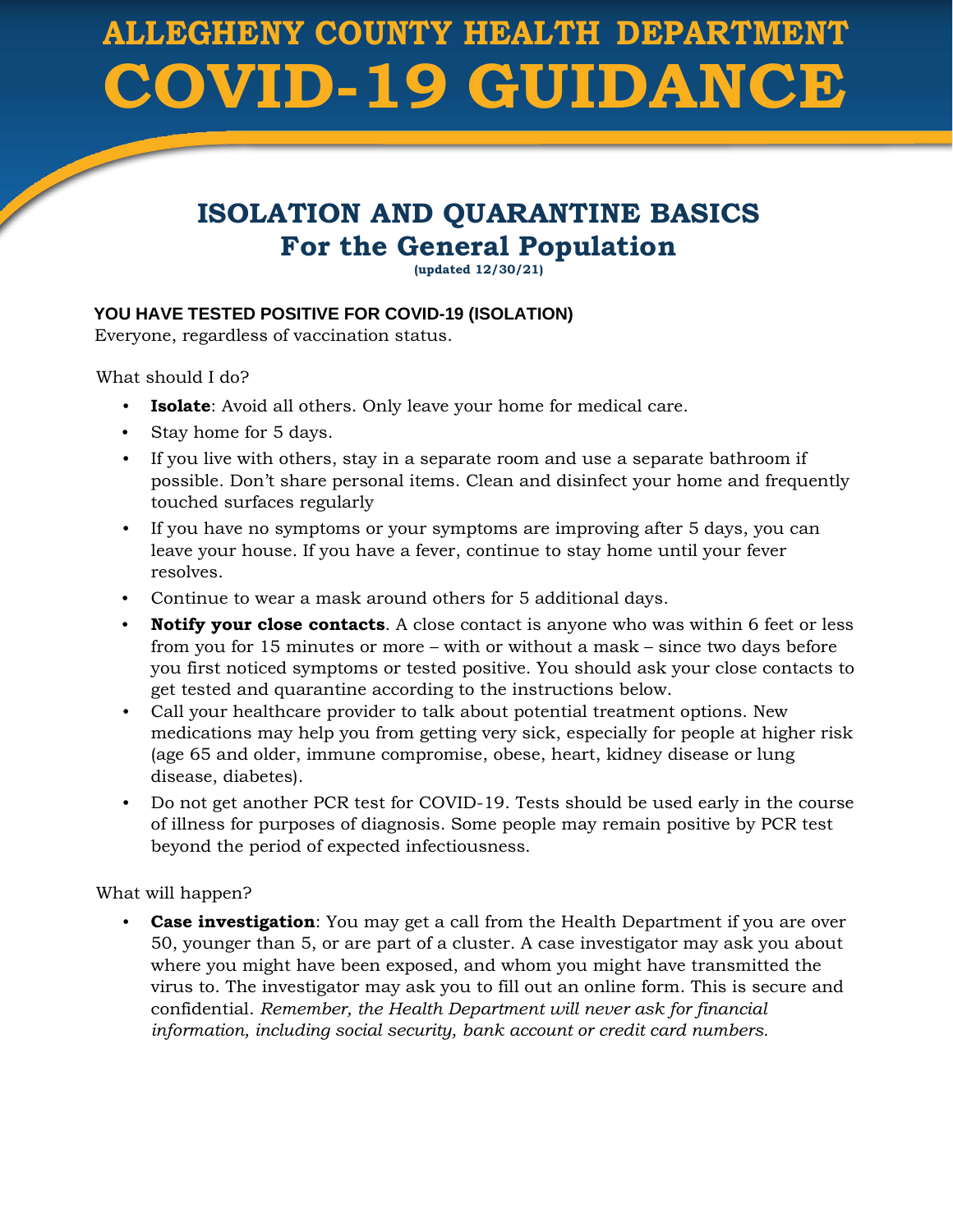### **If You Were Exposed to Someone with COVID-19 (Quarantine)**

#### What should I do?

**If you** have received a booster vaccine dose OR completed the primary series of Pfizer or Moderna vaccine within the last 6 months OR completed the primary series of J&J vaccine within the last 2 months:

- Wear a mask around others for 10 days.
- Get a test 5 days after your exposure.
- If you develop symptoms get a test and stay home.

**If you** have completed the primary series of Pfizer or Moderna vaccine over 6 months ago and have not yet received a booster dose OR completed the primary series of J&J over 2 months ago and have not yet received a booster dose OR are unvaccinated:

- Stay home for 5 days. After that continue to wear a mask around others for 5 additional days.
- Get a test, ideally 5 days after your exposure.
- If you develop symptoms get a test and stay home.

What will happen?

- **Contact tracing**: You may get a call from the Health Department. A contact tracer may advise you that you had been identified as a close contact during case investigation. To protect patient privacy, they will not tell you the name of the case you were exposed to. *Remember, the Health Department will never ask you for financial information, including social security, bank account or credit card numbers.*
- If a friend, co-worker, family member, school or university says you are a close contact, please quarantine and follow according to the instructions above.

#### *This guidance is intended for the general population and does not apply to healthcare settings, non-healthcare congregate settings, and persons at higher risk for severe disease.*

#### **HELP IS AVAILABLE**

Isolating or quarantining because of COVID-19 can be challenging, but they are important tools to contain the virus. Help is available through the United Way of Southwestern Pennsylvania by calling 2-1-1 or by calling the Health Department's COVID-19 hotline at 1-888-856-2774. Resources include:

- Greater Pittsburgh Community Food Bank's home delivery service (Doorstep Delivery) is available to individuals 60+ who cannot leave their home. For more information about food assistance call 412-460-3663, ext. 655 or visit [www.pittsburghfoodbank.org/.](http://www.pittsburghfoodbank.org/)
- Housing assistance: Allegheny Link has is encouraging those in need of housing services and support to call them at 866-730-2368 or email AlleghenyLink@AlleghenyCounty.us
- Child care assistance: Trying Together has partnered with the Allegheny County Department of Human Services to provide information on finding child care at [www.tryingtogether.org/find-child-car](https://www.tryingtogether.org/find-child-care)[e.](http://www.tryingtogether.org/find-child-care) [H](http://www.tryingtogether.org/find-child-care)elp is also available by calling Early Learning Resource Center (ELRC) Region 5 at 412-350-3577
- Assistance for seniors: Allegheny County's SeniorLine can be reached at 412- 3505460